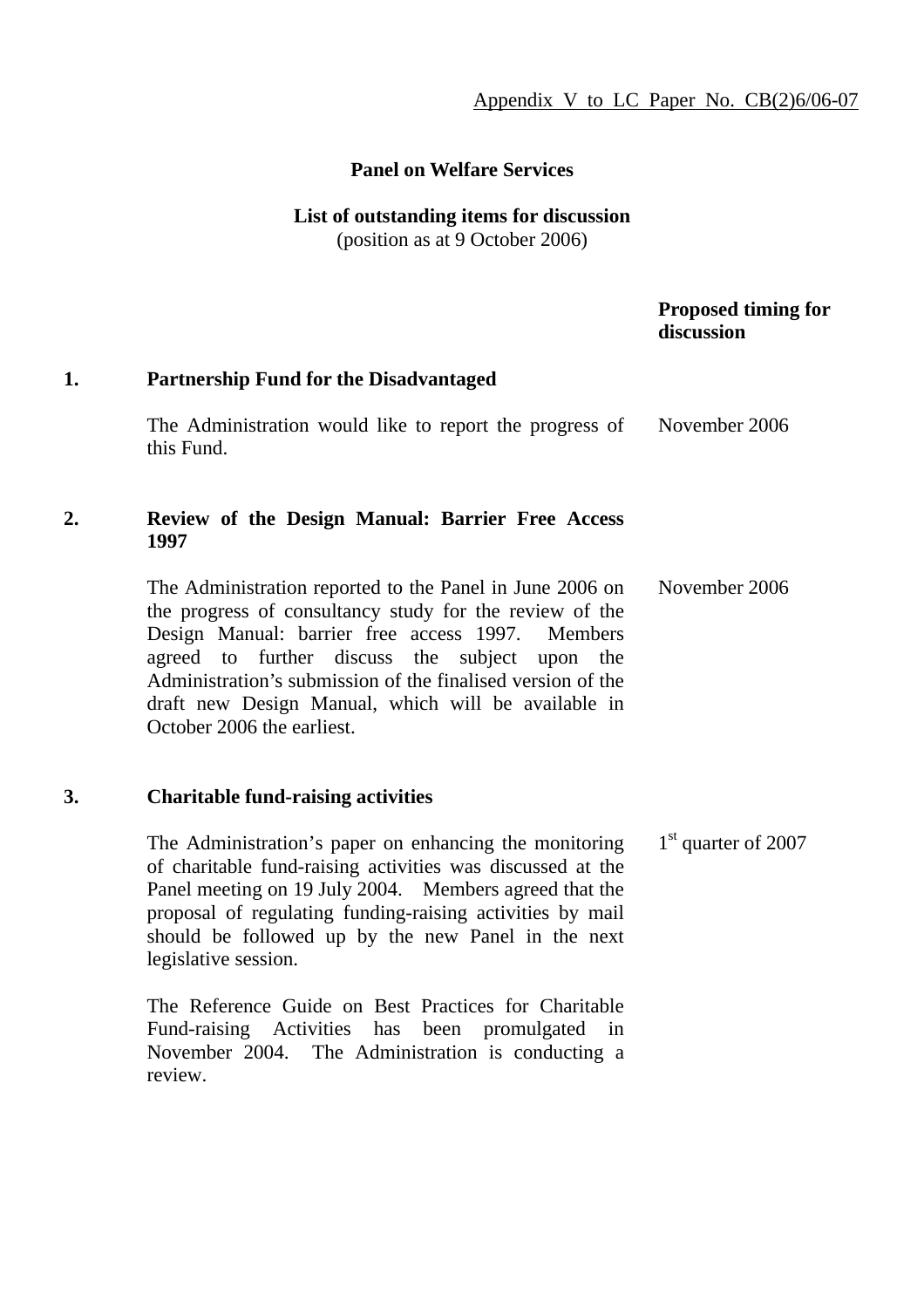# **4. 2005 Rehabilitation Programme Plan Review**

Item proposed by the Administration.

During the discussion on the concluding observations adopted by the United Nations Committee on Economic, Social and Cultural Rights on the Second Report of the Hong Kong Special Administrative Region under the International Covenant on Economic, Social and Cultural Rights by the Panel on Home Affairs on 21 June 2005, the Equal Opportunities Commission (EOC) recommended that a mental health council should be established to coordinate policy formulation, programme delivery, research and public education in the area of mental health, and to safeguard the rights of people with mental illness.

At the Panel on Home Affairs meeting of 10 March 2006, EOC noted the Government's position that there was no strong need for the establishment of a Mental Health Council. EOC therefore urged the Government to formulate a more comprehensive strategy on mental health in consultation with stakeholders under the current Review of Hong Kong Rehabilitation Programme Plan.

The Panel may wish to follow up the above subject matter when the Administration reverts to the Panel in the review results.

# **5. Infirmary care in non-hospital setting**

The Administration consulted the Panel in December 2004 on a proposal to launch a trial scheme to provide infirmary care places for medically stable elders in a non-hospital setting. In the light of feedback from the Panel and the sector during the consultation process, the Administration is considering the best way to bring forward the proposal. 1<sup>st</sup> quarter of 2007

1<sup>st</sup> quarter of 2007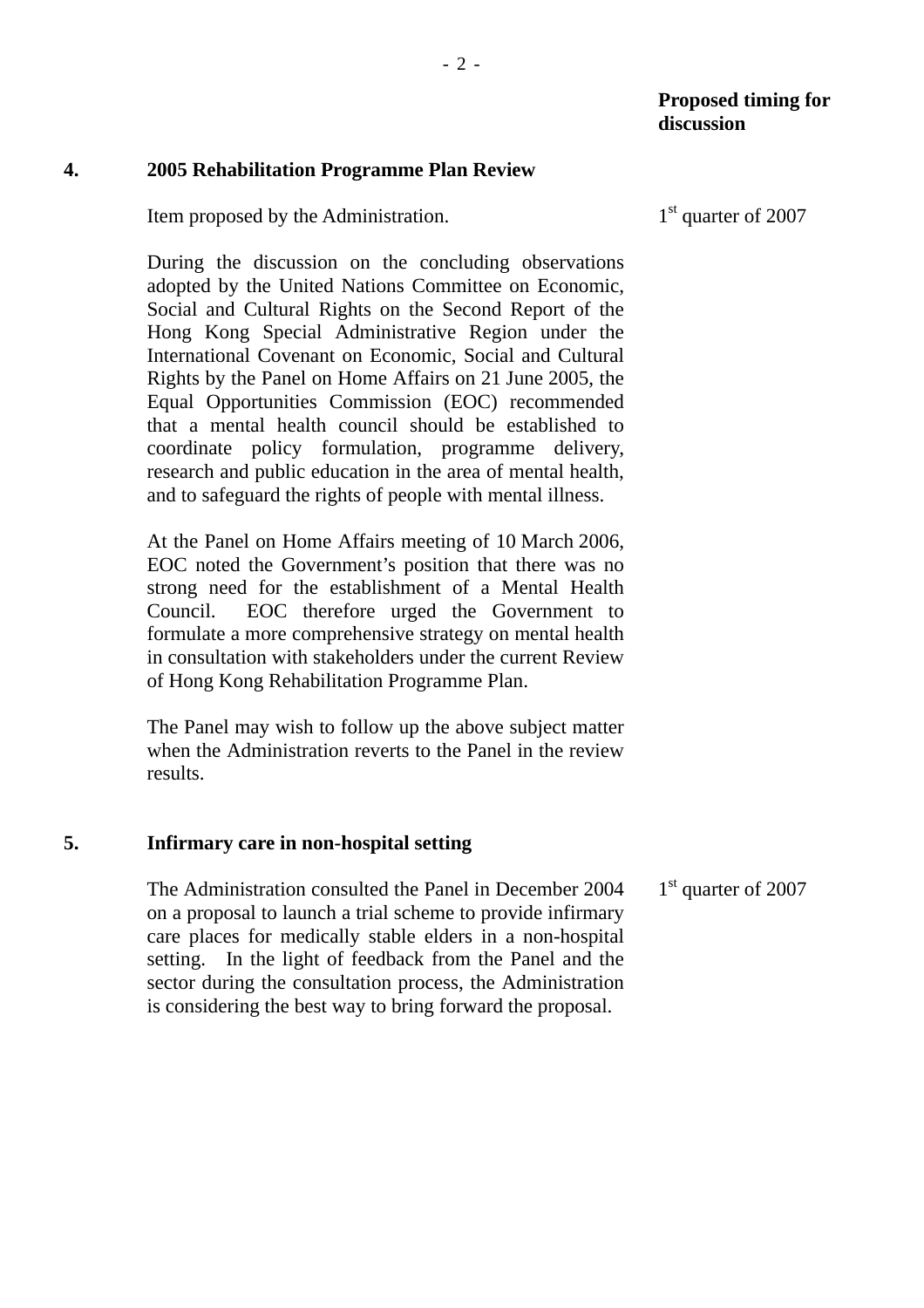#### **Proposed timing for discussion**

1<sup>st</sup> quarter of 2007

#### **6. Child protection**

**Kong** 

Discussions were held at the Panel meeting on 29 June 2006. The Panel agreed to follow up the views and recommendations of the members and deputations and a number of reports of the Law Reform Commission relating to child protection.

The Administration was requested to brief members on the details of its proposed death review mechanism for fatal child abuse cases before implementation and the outcome of the review on the pilot Comprehensive Child Development Scheme, both of which are expected to be available in the  $4<sup>th</sup>$  quarter of 2006.

At members' request, the Research and Library Services Division of the Legislative Council Secretariat is conducting a research study on child protection policies and measures in England, Ontario and New South Wales. The research report which will be completed by October/November 2006 and submitted to the Panel for consideration.

#### **7. Evaluation of the re-engineered community support services for elders**

|    | Item proposed by Hon CHAN Yuen-han.                  | $1st$ quarter of 2007           |
|----|------------------------------------------------------|---------------------------------|
| 8. | <b>Retirement protection</b>                         |                                 |
|    | Item proposed by Dr Hon Fernando CHEUNG.             | 1 <sup>st</sup> quarter of 2007 |
| 9. | Social security assistance for needy elderly in Hong |                                 |

#### Discussions were held at the Panel meeting on 13 June 2005. The Administration was requested to brief the Panel on its thinking on how better to provide retirement protection to the current and future generation of older persons by the end of the year. 1<sup>st</sup> quarter of 2007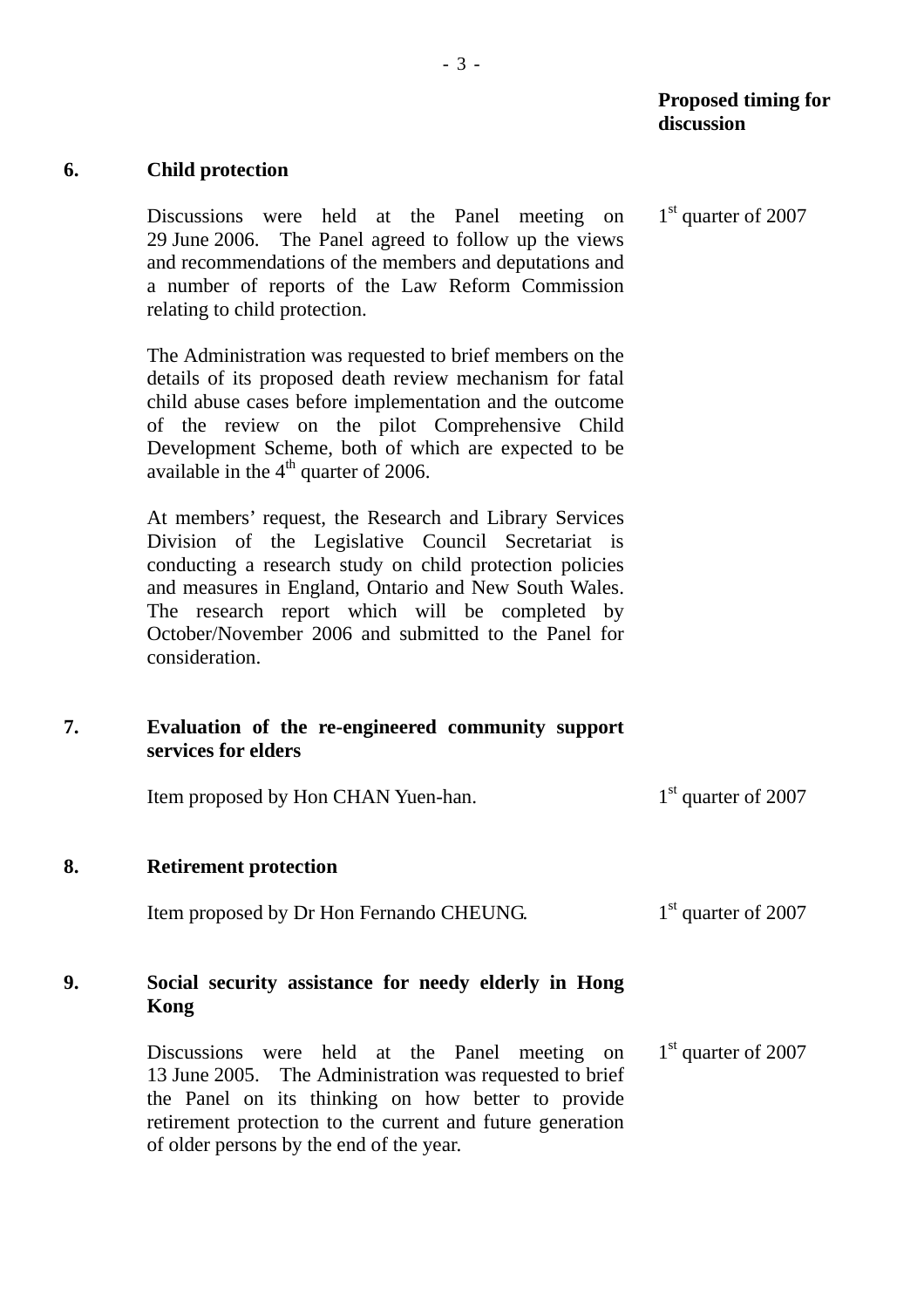### **10. Report of the Subcommittee on Guardianship and Custody of the Law Reform Commission**

At the meeting held on 11 March 2002, members agreed that the Administration should brief the Panel on the above report when it became available. 2<sup>nd</sup> quarter of 2007

The Report on Custody and Access by the Subcommittee on Guardianship and Custody of the Law Reform Commission was released on 7 March 2005. The Administration is studying the recommendations carefully and will consider how to take forward the relevant recommendations together with the recommendations made in the other two earlier reports, namely, the Report on Guardianship of Children and Report on International Parental Child Abduction.

# **11. Latest situation on the implementation of review of family services**

Item proposed by Hon Albert CHAN at the Panel meeting on 12 October 2004. 2<sup>nd</sup> quarter of 2007

The Administration has advised that transformation of all existing Family Services Centres/counselling units into 61 Integrated Family Services Centres was completed in March 2005. A review on the implementation of the aforesaid transformation would take place after one year.

#### **12. Subsidy arrangements for residential care services for frail elders**

The Administration aims to report progress on the work relating to the feasibility of developing the proposed Fee Assistance Scheme for residential care services for frail elders, taking into account the suggestion of establishing a separate financial assistance scheme for elders and other views expressed by members on the matter on 12 May 2003. To be decided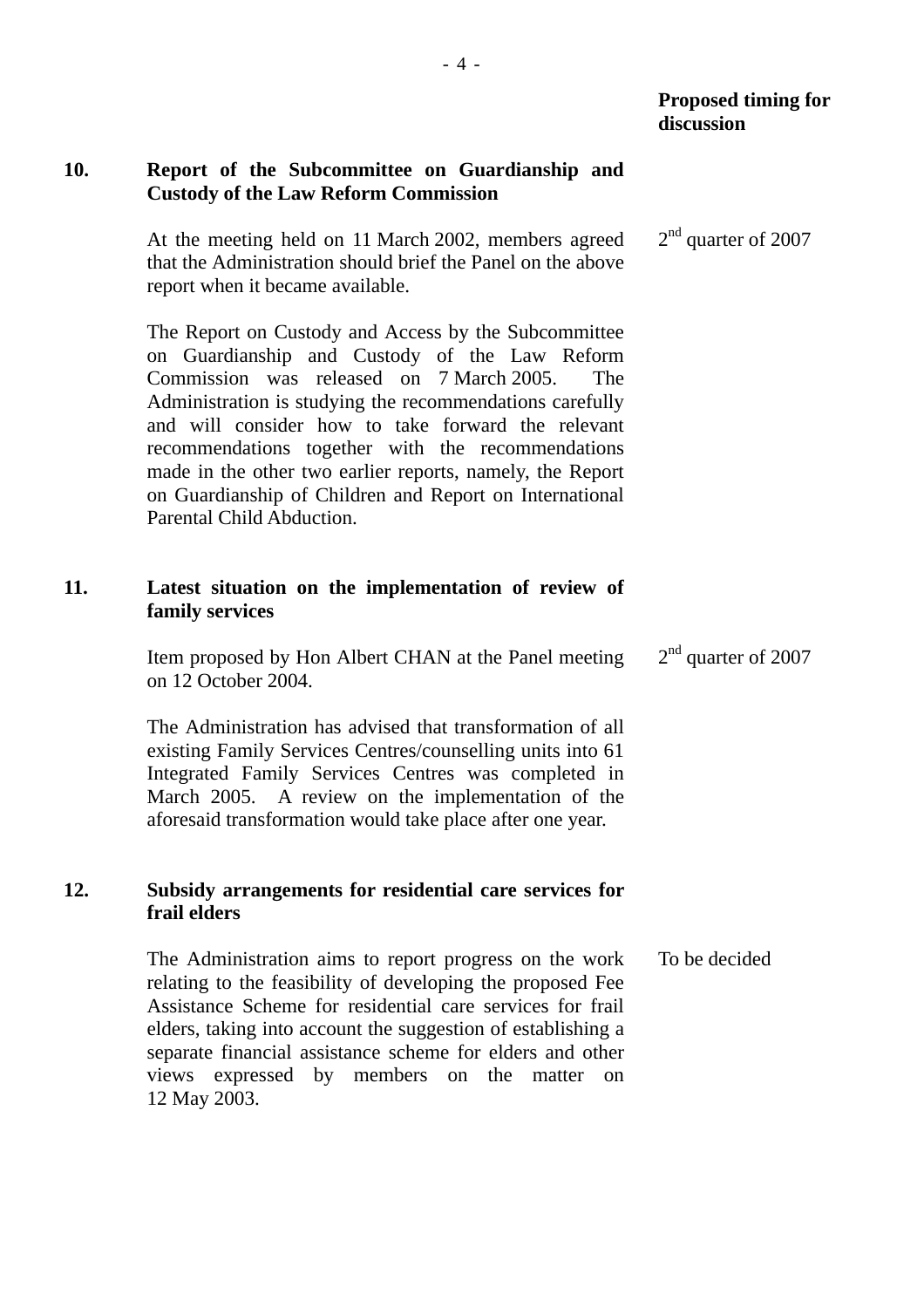#### **13. Establishing formal arrangements on adoption with the Mainland**

At the request of the Bills Committee on Adoption (Amendment) Bill 2003, the Administration undertook to study the need to establish formal arrangements on adoption with the Mainland and consult the relevant Panels in due course. To be decided

The Administration has raised this with the Ministry of Civil Affairs (MCA). The Central People's Government (CPG) has already put in place legislation and mechanism to handle adoption of Mainland children by Hong Kong people. As regards adoption of children in Hong Kong by Mainlanders, the CPG does not see an urgent need for it at the moment because there is little demand, according to the MCA. The CPG may however consider adoption by close relatives on a case-by-case basis. The Administration will continue to liaise with the CPG.

**14. Incorporating the posts of programme assistant, youth ambassador, peer counsellor and other similar temporary frontline posts into the staff establishment of the subvented organisations providing welfare services** 

> The Panel was requested by Duty Roster Members to follow up the matter with the Administration. To be decided

The Administration's position on the issue had been sent to the Panel vide LC Paper No. CB(2)1022/04-05(01) on 8 March 2005 (Chinese version only).

The Panel on Manpower was briefed on the Administration's proposal to retain the existing 11 600 temporary jobs in the public sector, including 3 836 jobs in the Social Welfare Department, at its meeting on 19 January 2006.